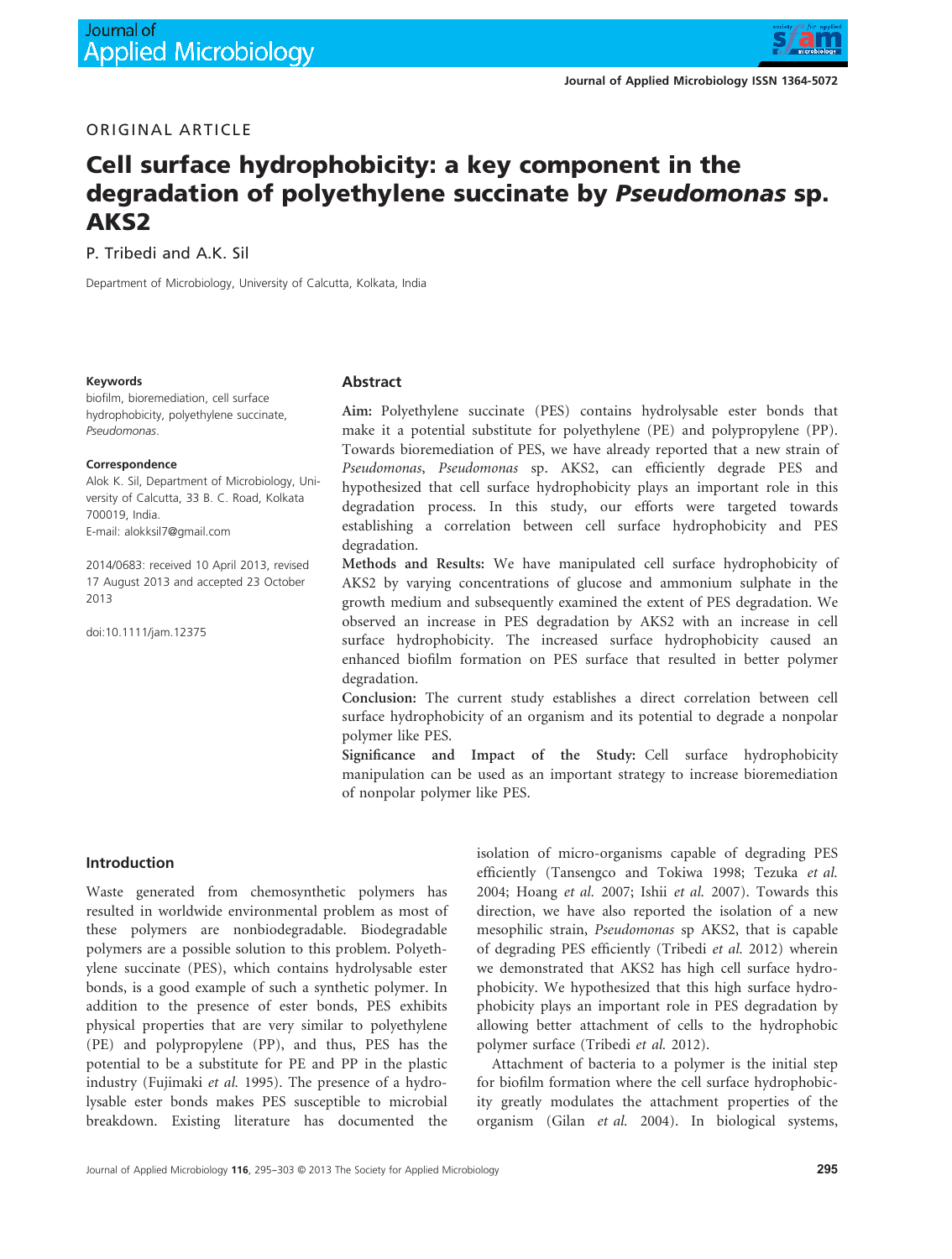hydrophobic interactions are considered to be the strongest long-range noncovalent interactions and are accepted as a major determining factor in microbial adhesion to surfaces (Van Loosdrecht *et al.* 1987). Because PES is a nonpolar polymer and the bacterial cell surface of AKS2 is also hydrophobic, hydrophobic interaction may play a key role in the process of microbial attachment to polymer surface.

In our previous report, we showed that the presence of glucose in the conditioned media significantly reduced the extent of PES degradation (Tribedi *et al.* 2012). This is consistent with reports from other groups that showed cell surface hydrophobicity of *Pseudomonas* sp. is modulated significantly under the conditions of carbon and nitrogen stress in growth media (Sanin *et al.* 2003). Similarly, Czaczyk *et al.* (2008) also showed that the cell surface hydrophobicity of *Bacillus* sp. reduced significantly with the simultaneous reduction in optimal nitrogen concentration. In the present study, we have modulated the cell surface hydrophobicity of AKS2 by manipulating nutrient concentration of the growth media and we have targeted our efforts to establish a positive correlation between cell surface hydrophobicity and PES degradation.

#### Materials and methods

#### Bacterial strain and culture condition

*Pseudomonas* sp. AKS2 was previously isolated from Kolkata municipal solid waste disposal ground (Kolkata, India) as a potential degrader of PES (Tribedi *et al.* 2012). AKS2 was grown in 50 ml of basal media [200 mg  $MgSO_4$ ·7 $H_2O$ , 100 mg NaCl, 20 mg CaCl<sub>2</sub>·2H<sub>2</sub>O, 10 mg FeSO<sub>4</sub>·7H<sub>2</sub>O, 0.5 mg Na<sub>2</sub>MoO<sub>4</sub>.2H<sub>2</sub>O, 0.5 mg Na<sub>2</sub>WO<sub>4</sub>.2H<sub>2</sub>O, 0.5 mg MnSO<sub>4</sub>, 1.6 g K<sub>2</sub>HPO<sub>4</sub> and 200 mg KH<sub>2</sub>PO<sub>4</sub> (per litre of distilled water)] supplemented with different amounts of glucose and  $(NH_4)_2SO_4$ , as per the experimental requirement, and incubated at 30°C for 3 days. Thereafter, 50 mg of sterile PES films was aseptically added in each experimental set and further incubated at 30°C for different lengths of time in shaking condition.

#### Evaluation of bacterial cell surface hydrophobicity

An aliquot of AKS2 saturated culture was inoculated into different conical flasks containing 50 ml of basal media supplemented with different concentrations of glucose and ammonium sulphate and incubated at 30°C for 3 days. Thereafter, cells were harvested from each experimental set and cell surface hydrophobicity was examined by bacterial adhesion to hydrocarbon (BATH) assay as described previously (Rosenberg *et al.* 1981). In brief, harvested cells were washed with sterile water and resuspended in phosphate urea magnesium (PUM) buffer  $[K_2HPO_4$  (17 g l<sup>-1</sup>), KH<sub>2</sub>PO<sub>4</sub> (7.26 g l<sup>-1</sup>), urea  $(1.8 \text{ g } l^{-1})$  and  $MgSO_4$  7H<sub>2</sub>O  $(0.2 \text{ g } l^{-1})$  such that  $OD_{400}$  becomes 1.0–1.2. An aliquot of this suspension was added equally to several tubes to which increasing volumes (ranging from 0 to 02 ml) of *n*-hexadecane were added. Tubes were then shaken for 10 min and allowed to stand for 15 min to complete the phase separation. The  $OD_{400}$  of the aqueous suspensions was measured. Cell-free PUM buffer was served as the blank. The formula for measuring cell surface hydrophobicity is as follows:

Cell surface hydrophobicity (in %)

 $= 100 \times \{$ (initial OD  $-$  final OD)/initial OD}

## Adhesion and biofilm formation on polystyrene surface by crystal violet assay

Adhesion and biofilm formation of AKS2 on polystyrene surface were monitored by performing crystal violet (CV) assay as described previously (Pompilio *et al.* 2008). Overnight saturated cultures of AKS2 were inoculated in basal media containing different concentrations of glucose and ammonium sulphate and incubated at 30°C for 3 days. After the incubation, *c.* 10 000 cells of AKS2 from each growth medium were separately added into sterile 96-well flat-bottomed polystyrene tissue culture plates. After 6 h (adhesion assay) or 24 h (biofilm formation assay) of incubation at 30°C, culture broths (planktonic cells of AKS2) from each well were discarded. Wells were then washed with Milli Q water twice, and to each well,  $200 \mu$ l 0.4% CV was added and incubated for 15 min at room temperature. CV solution was discarded from each well, and then, the wells were washed with sterile water twice to remove any unabsorbed CV from the wells. Thereafter, 200  $\mu$ l of 33% acetic acid was added to each well to dissolve the CV adsorbed into bacterial biofilm, and the amount was measured by determining the absorbance at 630 nm.

### PES degradation assay

An aliquot of saturated culture of AKS2 was inoculated into different conical flasks containing 50 ml of sterile basal media supplemented with varying concentrations of glucose and ammonium sulphate and incubated at 30°C for 3 days. In each conical flask, sterile PES film weighing 50 mg was aseptically added and further incubated at 30°C for different lengths of time. Degradation of PES films under varied experimental conditions was examined by weight loss and scanning electron microscopic analysis as described previously (Tribedi *et al.* 2012). In brief, PES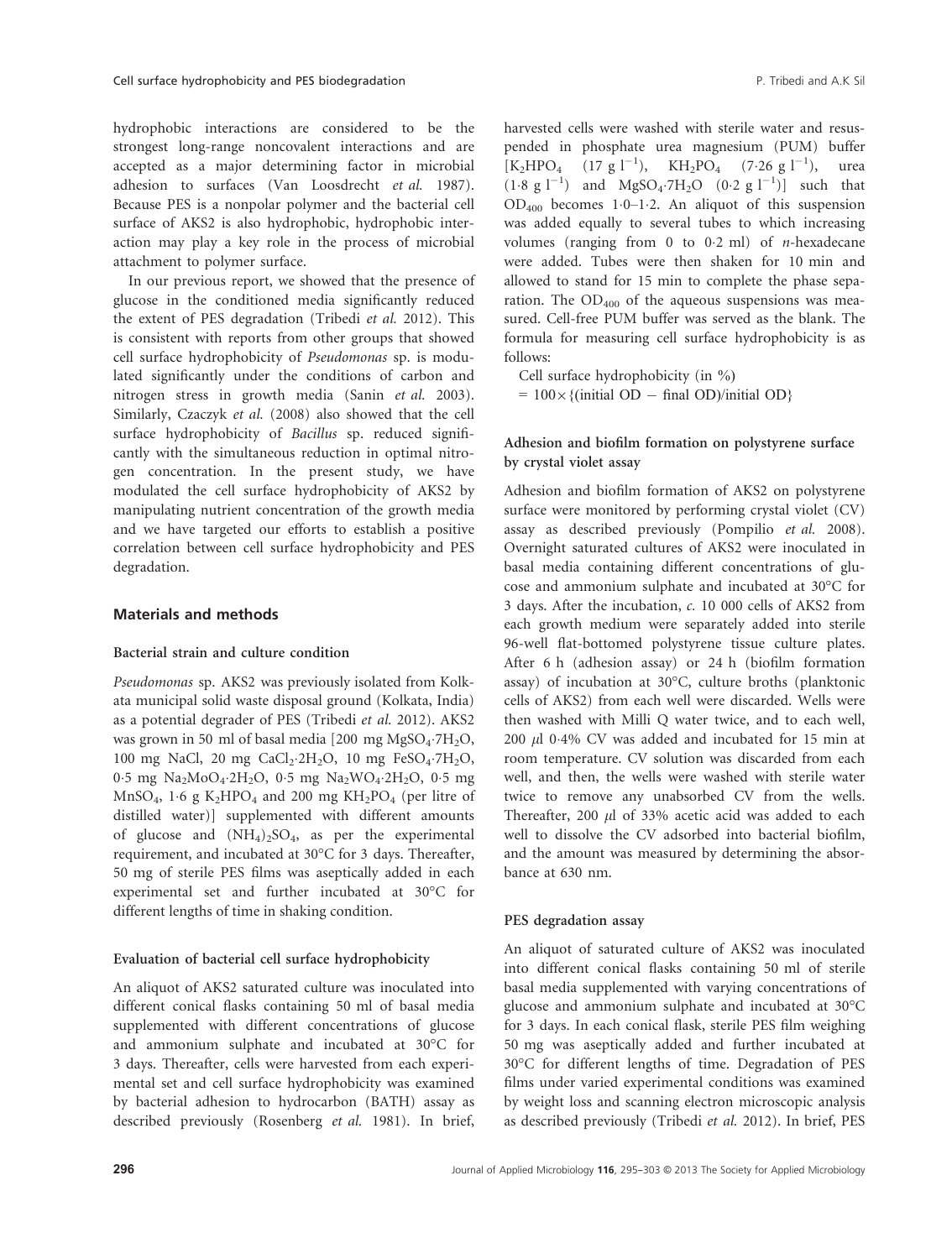films were recovered from each conditioned medium, and adhered bacterial cells, if any, were washed off from the PES surface with 2% (v/v) sodium dodecyl sulphate (SDS) solution and further washed with distilled water. The dry weight difference between initial weight and final weight indicates the extent of PES utilization by the bacteria. On the other hand, the same PES films that were recovered under varied conditions were examined under scanning electron microscope (SEM). For this purpose, the recovered PES films were cut into small strips, coated with gold and thereafter examined under SEM (X6000).

## Microscopic observation of bacterial attachment to PES film

Cell surface hydrophobicity of AKS2 was manipulated by growing the cells in media containing varied amounts of glucose and ammonium sulphate as described in previous section. Thereafter, equal weight (50 mg) of sterile PES films was added into each growth medium and further incubated at 30°C for another 4 days. PES films were collected from each growth medium and observed under either fluorescence microscope or scanning electron microscope to examine the extent of microbial attachment to PES film. For fluorescence microscopy, recovered PES films were incubated with acridine orange solution  $(4 \mu g \text{ ml}^{-1})$  prior to observation under fluorescence microscope. For SEM analysis, the PES films were fixed with 25% glutaraldehyde for 1 h after its removal from the growth medium. Films were then dried in vacuum and coated with gold. Adhered cells were examined under SEM  $(x 10 000)$ .

#### Estimation of bacterial population on PES film surface

The population density of AKS2 on PES film surface was determined indirectly by measuring the concentration of extractable protein from the PES film as the amount of extractable protein is directly proportional to the number of adhered micro-organisms (Tribedi and Sil 2013a). To extract the protein from the micro-organisms adhered to PES films, PES films were recovered from the growth media at regular time interval, washed with water and then boiled for 30 min in 3 ml of 03 N NaOH. The suspension was then centrifuged, and the protein concentration of the supernatant was determined by the Lowry method (Lowry *et al.* 1951).

#### Microbial activity of the bacterial biofilm on PES film

Microbial activity of the bacterial biofilm on PES surface was determined by following the protocol as described previously (Gilan *et al.* 2004; Balasubramanian *et al.*

2010; Tribedi and Sil 2013a). To examine the metabolic activity of biofilm on PES surface, PES films were removed from each conditioned medium at regular time interval and then added to a flask containing 60 ml of 60 mmol  $l^{-1}$  sodium phosphate buffer, pH 7.6. Fluorescein diacetate (FDA) was added to a final concentration of 10  $\mu$ g ml<sup>-1</sup>. The flask was shaken at 30°C for 15 min, and 1 ml aliquot was withdrawn. These samples were centrifuged at  $6000 \times$  for 5 min, and the absorbance of the supernatant was measured at 494 nm. Samples without FDA served as blanks, and a sample of PES films from a sterile basal medium served as a control.

### Extraction and measurement of exopolysaccharides

Exopolysaccharides were measured as described previously (Tribedi and Sil 2013b). In brief, the biofilm on PES surface was extracted by scrapping in sterile water. This biofilm suspension was centrifuged at 3500  $g$  for 20 min at 4°C. The supernatant was collected. The pellet was treated with  $10 \text{ mmol } l^{-1}$  EDTA, vortexed for 15 min and recentrifuged to extract cell-bound exopolysaccharides (EPS). The supernatant was collected and mixed with the previous supernatant. The pooled supernatant was then mixed with 22 volume of chilled absolute ethanol, incubated at  $-20^{\circ}$ C for 1 h and centrifuged at 3500  $g$  for 20 min at 4 $^{\circ}$ C. The pellet containing EPS was dissolved in sterile water and measured by phenol– sulphuric acid method (Dubois *et al.* 1956).

## Statistical analysis

Experimental results were subjected to statistical analysis of one-way analysis of variance (ANOVA). Correlation coefficient between the variables was measured by using Minitab 16 software (Minitab Inc., State College, PA, USA). The relationship between cell surface hydrophobicity, adhesion, biofilm formation and PES degradation was analysed by constructing contour plot by using Minitab 16.

## Results

## Nutrient composition of growth media modulates cell surface hydrophobicity of AKS2

It is known that bacteria under carbon or nitrogen stress alter their cell surface hydrophobicity (Sanin *et al.* 2003). To examine the effect of nutritional stress on cell surface hydrophobicity of AKS2, cells were grown in media containing varying concentrations of glucose and ammonium sulphate and incubated at 30°C for 3 days. After the incubation, cell surface hydrophobicity was measured. An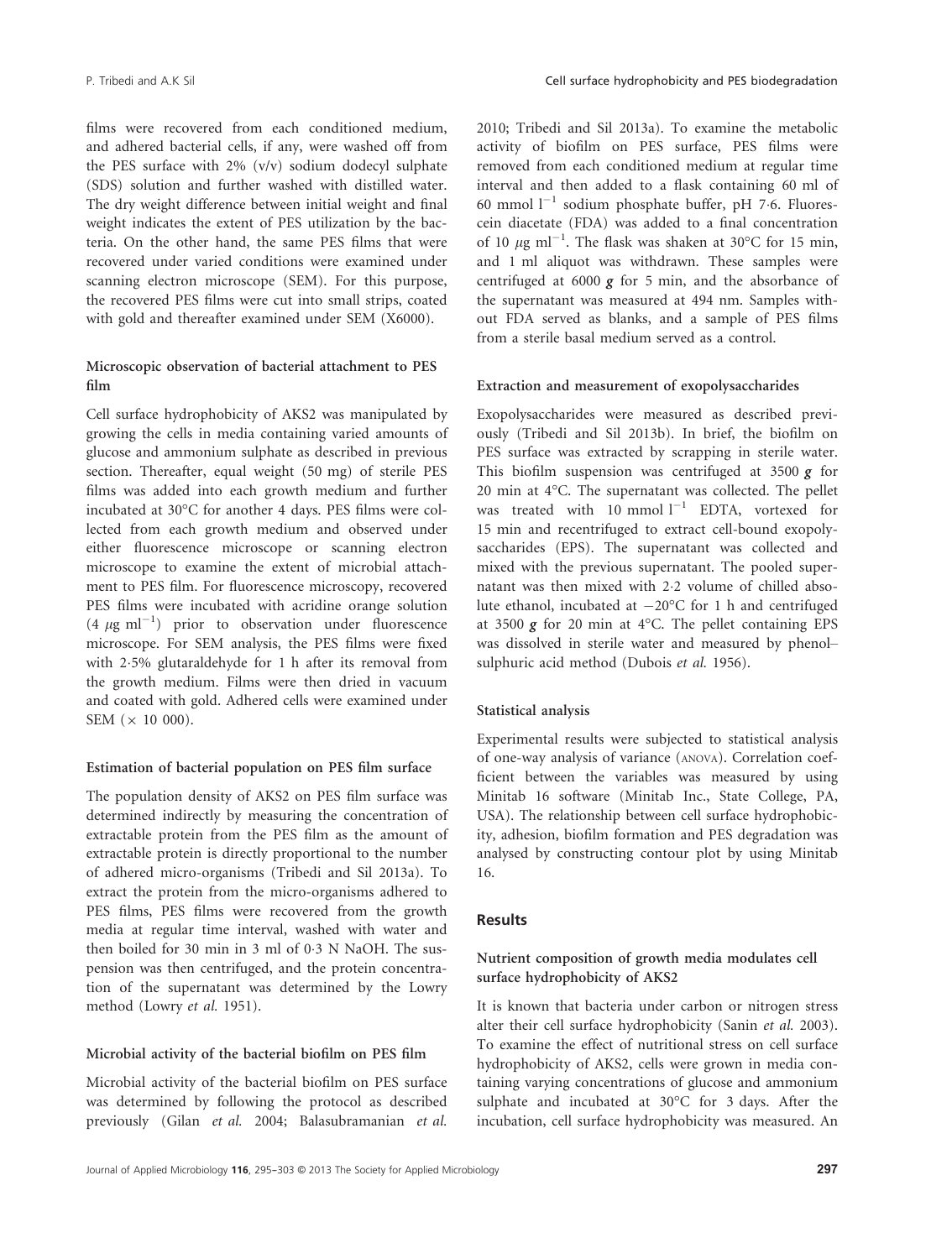increase in cell surface hydrophobicity was observed with the reduction in glucose concentration in the growth media wherein ammonium sulphate concentration remained unchanged at 02% (Fig. 1). The lowest concentration of glucose  $(0.05%)$  tested yielded the highest cell surface hydrophobicity. Subsequently, this concentration of glucose was maintained constant while varying the concentration of ammonium sulphate. Under these conditions, a reduction in cell surface hydrophobicity of AKS2 was observed with a decrease in ammonium sulphate concentration in the medium (Fig. 1). Thus, the cell surface hydrophobicity of AKS2 can be changed by changing the concentrations of glucose and ammonium sulphate in the growth medium. In subsequent experiments, we have only used those concentrations of glucose and ammonium sulphate that cause a significant difference in cell surface hydrophobicity of AKS2.

## Cell surface hydrophobicity exerts a positive effect towards AKS2-mediated PES degradation

To establish the role of cell surface hydrophobicity towards PES degradation by AKS2, first we have modulated the cell surface hydrophobicity of AKS2 to different extents by allowing it to grow in basal media containing varying concentration of glucose and ammonium sulphate for 3 days at 30°C. Subsequently, equal weight (50 mg) of sterile PES films was added to each experimental set and



Figure 1 Manipulation of glucose and ammonium sulphate concentration in the growth medium alters cell surface hydrophobicity of AKS2. Equal numbers of AKS2 cells were inoculated in basal media containing varying concentrations of glucose and ammonium sulphate and incubated at 30°C for 3 days. After the incubation, cells were harvested from each conditioned medium and cell surface hydrophobicity was examined by bacterial adhesion to hydrocarbon (BATH) assay. The result represents the average of three independent experiments. Error bars indicate standard deviation  $(\pm SD)$ . Statistical significance between the groups was evaluated by ANOVA at 5% level. Mean values with same letters are not significantly different between the treatments.



Figure 2 Cell surface hydrophobicity of Pseudomonas sp. AKS2 positively influences PES degradation. (a) Weight loss of PES films by AKS2 grown under different nutritional conditions. PES films that were treated with AKS2 for 12 days in different growth media were recovered and washed with 2% SDS. Dry weights of these films were taken. Three replicates have been used for each experimental set, and the result represents the average of these three replicates. Error bars indicate standard deviation  $(\pm SD)$ . Statistical significance between the groups was evaluated by ANOVA at 5% level. Mean values with different letters are significantly different between the treatments. (b) Scanning electron micrographs of PES films. After 12 days of treatment, PES films were removed, washed with 2% SDS and examined under SEM. The figure is representative of images obtained from 20 different fields and from three independent experiments. The bar in the figure represents 5  $\mu$ m. (c) Plot of cell surface hydrophobicity vs PES degradation by AKS2.

further incubated at 30°C for another 12 days. At the end of this incubation period, degradation of PES was examined by measuring the weight loss of the films. We observed an increase in PES degradation by AKS2 with a decrease in glucose level in the media wherein ammonium sulphate concentration was kept constant at 02% (Fig. 2a). On the contrary, when the ammonium sulphate concentration was lowered at constant level of glucose in the growth media  $(0.05\%)$ , a gradual reduction in PES degradation by AKS2 was observed (Fig. 2a). To further confirm this observation, we examined the surface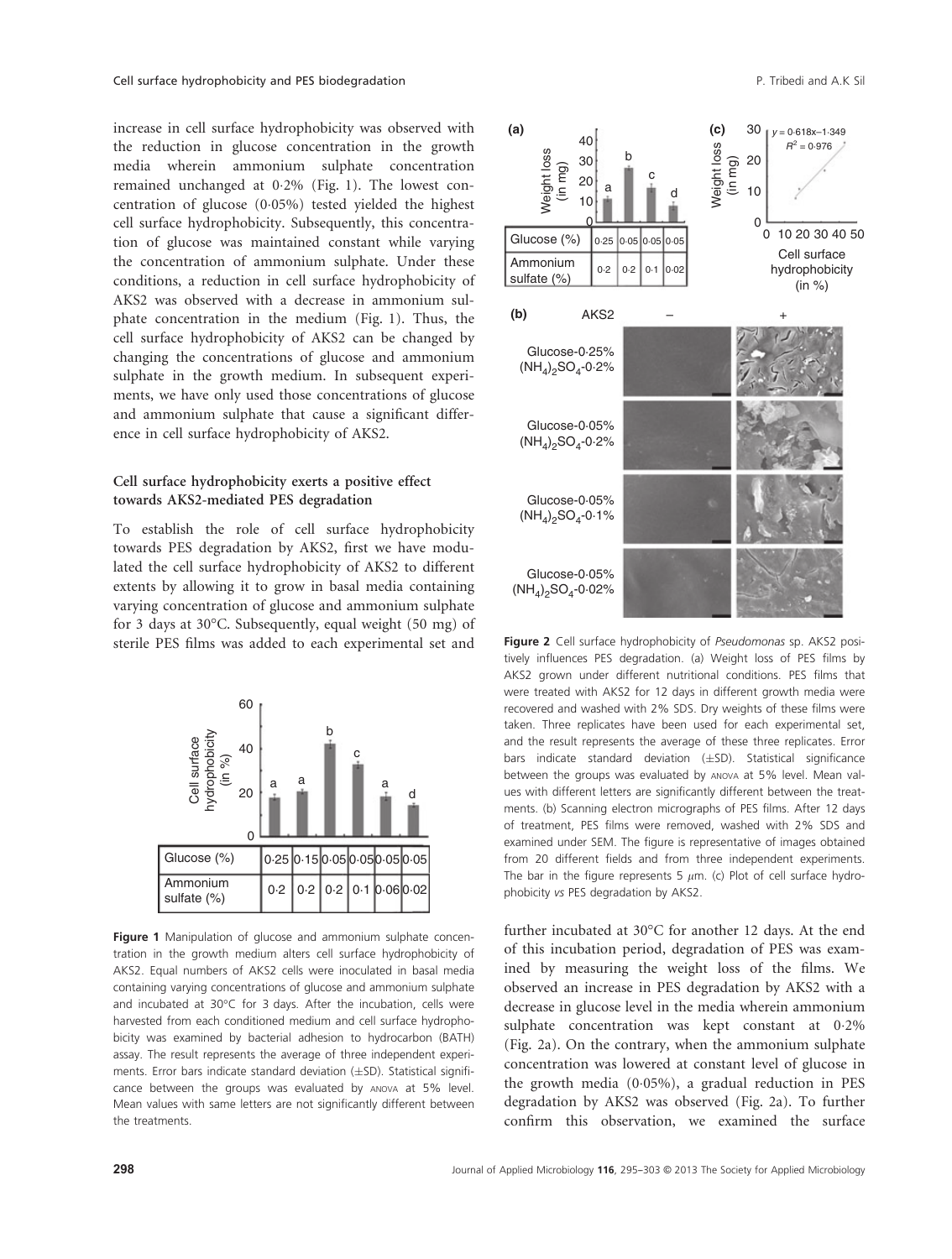

Figure 3 Effect of cell surface hydrophobicity of AKS2 on adhesion and biofilm formation to polystyrene plate. Equal numbers of AKS2 were inoculated in media containing varying concentrations of glucose and ammonium sulphate and incubated at 30°C for 3 days. Thereafter, c. 10 000 cells of AKS2 were transferred from each experimental set to fresh separate 96-well plates and incubated for either 6 h or 24 h for examining cellular adhesion and formation of biofilm, respectively. (a) crystal violet (CV) assay profile. After the incubation, wells were washed and CV assay was performed for cellular adhesion and biofilm formation. Three replicates have been used for each experimental set, and the result represents the average of these three replicates. Error bars indicate standard deviation (±SD). Statistical significance between the groups Was evaluated by ANOVA at 5% level. Mean values with different letters are significantly different between the treatments. (b) Plot of cell surface hydrophobicity vs cellular adhesion to polystyrene surface. (c) Plot of cell surface hydrophobicity vs biofilm formation on polystyrene surface. (d) Plot of AKS2 attachment vs biofilm formation on polystyrene surface [Correction added on <25 November 2013>, after first online publication:  $\epsilon$  -Equation in Fig. 3d has been changed from "y = 2.21x-0.125" to "y = 2.21x+0.125">].

topology of PES films, recovered after differential treatment, by scanning electron microscopy. Consistent with the weight loss data, we observed varying degree of cracks and pits on PES films obtained from different growth media and the greatest extent of such change in surface topology was observed on PES film incubated in medium containing  $0.05\%$  glucose and  $0.2\%$  ammonium sulphate (Fig. 2b). These results establish a linear correlation between cell surface hydrophobicity of AKS2 and its ability to degrade PES as the change in PES degradation by AKS2 and cell surface hydrophobicity follow the similar pattern with the change in glucose and ammonium sulphate concentrations in the growth medium (compare Figs 1 and 2a,b). To further validate this relationship, weight loss of PES films *vs* cell surface hydrophobicity was plotted, which yielded a straight line (Fig. 2c). It confirms the linear correlation between cell surface hydrophobicity of AKS2 and its PES degradation potential.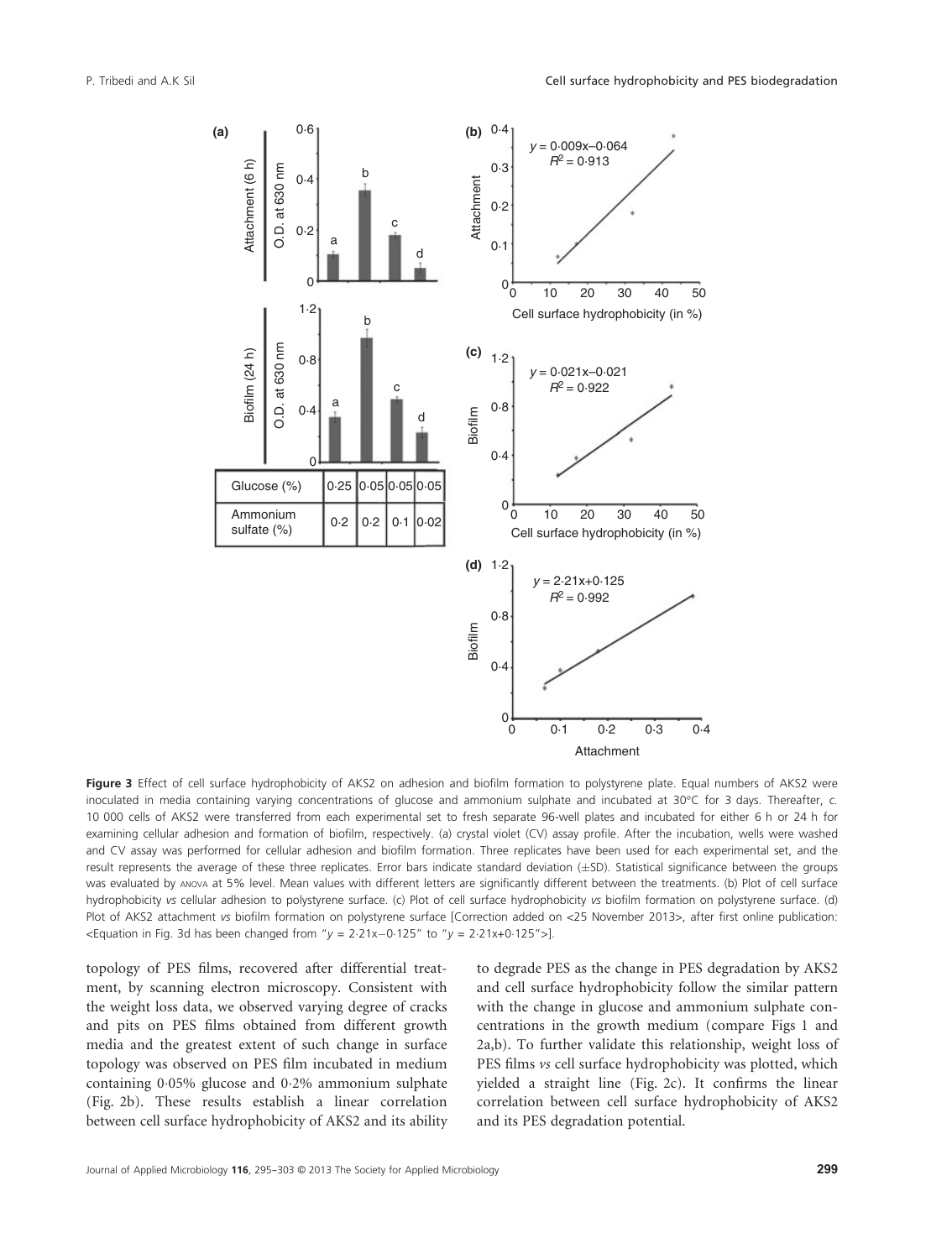

Figure 4 Contour plot of biofilm vs cellular attachment and cell surface hydrophobicity. The plot was constructed using Minitab 16 software. Different colors represent different degrees of biofilm formation on polystyrene surface.  $\Box$  <0.3;  $\Box$  0.3-0.4;  $\Box$  0.4-0.5; ( ) 0.5–0.6; ( ) 0.6–0.7; ( ) 0.7–0.8; ( ) 0.8–0.9 and ( ) >0.9.

## Cell surface hydrophobicity positively influences AKS2 adhesion and biofilm formation on PES film

Biofilm, an assemblage of the microbial cells that are cooperatively attached to a particular surface, improves bioremediation potential of an organism (Gilan *et al.* 2004; Balasubramanian *et al.* 2010; Tribedi and Sil 2013b). It is possible that an alteration in cell surface hydrophobicity can modulate the formation of AKS2 biofilm on polymer surface by altering their attachment to polymer surface. Literature documents that cell surface hydrophobicity of a bacterium positively influences attachment and subsequent biofilm formation on polystyrene surface (Pompilio *et al.* 2008). Therefore, it is possible that change in cell surface hydrophobicity may also influence AKS2 attachment and biofilm formation on polystyrene surface. To investigate this, equal numbers of AKS2 cells, grown in media containing varying concentration of glucose and ammonium sulphate for 3 days at 30°C, were added separately into 96-well polystyrene plates and incubated at 30°C for 6 and 24 h. After the incubation, CV assay was performed. Results of CV assay obtained after 6 h indicate bacterial attachment on polystyrene, while results of the 24-h incubation indicates biofilm formation on polystyrene. The results showed varied degree of attachment of cells to polystyrene surface (6 h) and subsequent biofilm formation (24 h) by AKS2 with change in media composition and these variations followed similar pattern for both the attachment and biofilm formation (Fig. 3a). In the previous section, we established that cell surface hydrophobicity of AKS2 changes with the change in media composition, and again, this pattern is similar to that observed for



Figure 5 Effect of cell surface hydrophobicity of AKS2 on cellular attachment to PES surface. (a) Fluorescence and SEM micrographs. PES films that were treated with AKS2 for 4 days in different growth media were recovered and either examined under fluorescence microscope after staining with acridine orange or viewed under SEM  $(x10 000)$ after gold coating. The figure is representative of images obtained from 20 different fields and from three independent experiments. The bar in the figure represents 2  $\mu$ m. [Correction added on <21 November 2013>, after first online publication: <Top right image has been replaced>] (b) Exopolysaccharides (EPS) secretion profile. EPS was extracted from PES films that were treated with AKS2 for 12 days in different growth media and measured by the conventional phenol–sulphuric acid method. The result represents the average of three independent experiments. Error bars indicate standard deviation  $(\pm SD)$ . Statistical significance between the groups was evaluated by ANOVA at 5% significance level. Mean values with different letters are significantly different between the treatments.

attachment and biofilm formation of this strain on polystyrene surface (compare Figs 1 and 3a). The attachment and biofilm formation on polystyrene surface by AKS2 reached maximum when the cell surface hydrophobicity of AKS2 was maximum under our experimental conditions (Figs 1 and 3a). These results indicate that cell surface hydrophobicity of AKS2 positively modulates the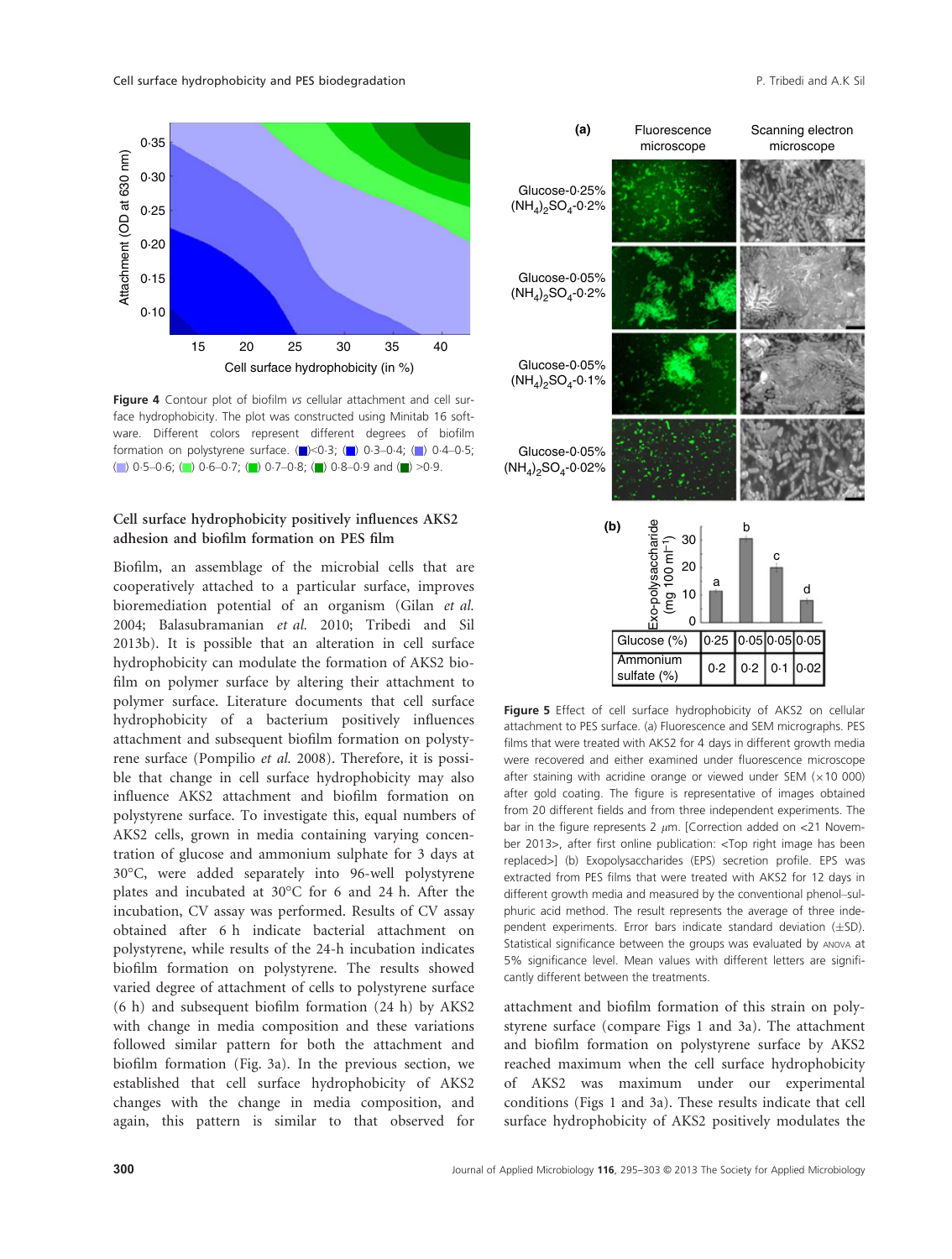





Figure 7 Contour plot of PES degradation vs cellular attachment and cell surface hydrophobicity. The plot was constructed using Minitab 16 software. Different colors represent different degrees of PES degradation. (  $\leq 10$ ; ( ) 10–15; ( ) 15–20; ( ) 20–25 and ( ) >25.

attachment and biofilm formation on polystyrene surface. To further test the possible correlation between cell surface hydrophobicity, attachment and biofilm formation, we have plotted these variables against each other as indicated in Fig. 3b,c and d. For all the cases, we obtained straight lines indicating a linear correlation between cell surface hydrophobicity, cellular attachment to polystyrene surface and biofilm formation by AKS2 (Fig. 3b,c and d). To better understand the correlation between cell surface hydrophobicity, attachment and biofilm formation by AKS2 on polystyrene surface, we constructed a contour plot (Fig. 4). Consistent with our expectation, contour plot demonstrated that cell surface hydrophobicity of AKS2 positively influences the attachment and formation of biofilm on polystyrene surface.

Because PES, like polystyrene, is also nonpolar in nature, similar effects may also be observed. Thus, to verify whether the cell surface hydrophobicity of AKS2 influences the attachment and biofilm formation on PES surface, PES films, having equal weight, were added to AKS2 cultures grown for 3 days in basal media supplemented with varying concentrations of glucose and ammonium sulphate and incubated at 30°C for different lengths of time. After 4 days of incubation, a batch of PES films were removed from each growth medium and were either examined under fluorescence microscope after staining with acridine orange or viewed by scanning electron microscope after coating with gold. Both the results showed variations in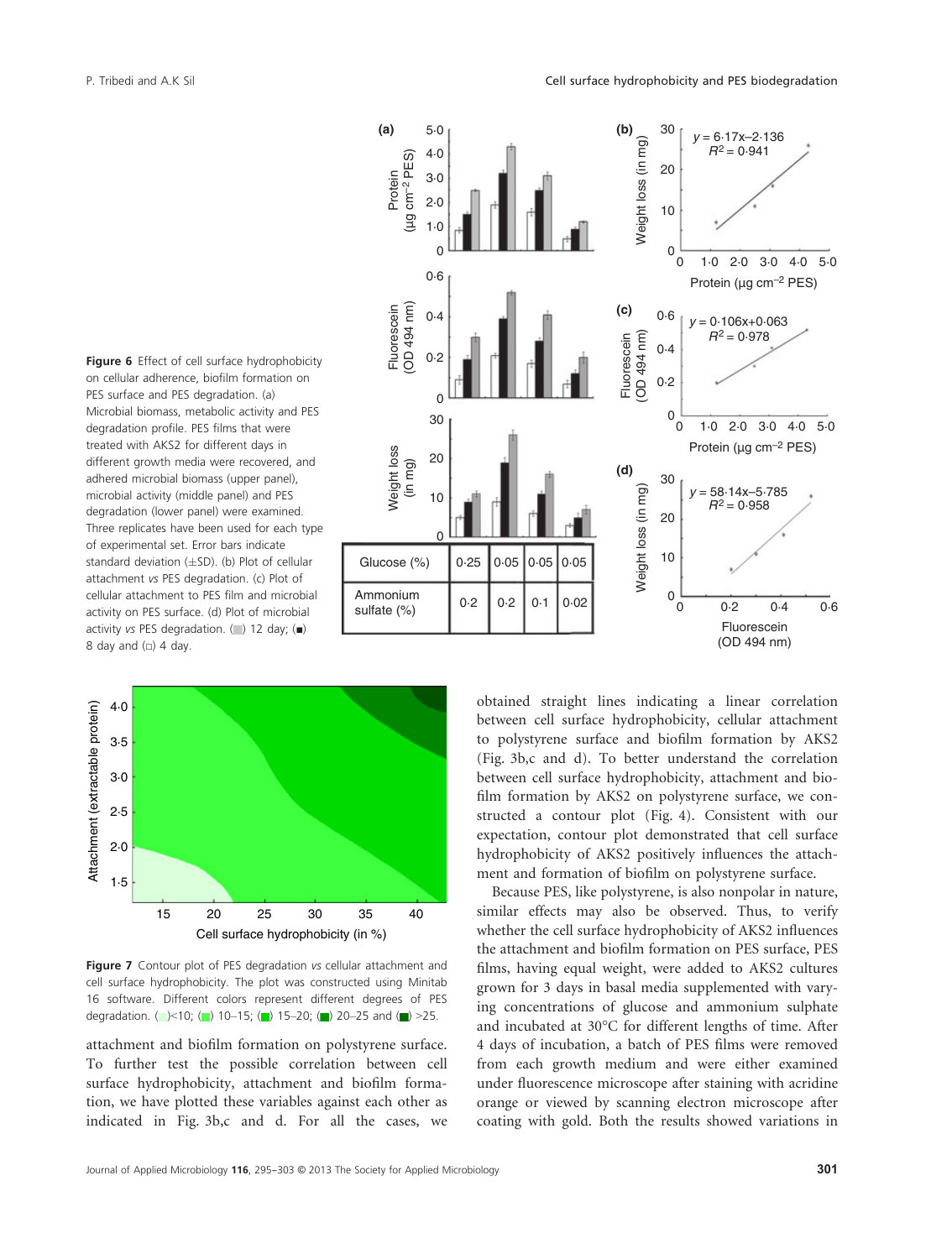the degree of AKS2 attachment on PES surface with the change in medium composition, and the pattern for variation in attachment with the medium composition appeared similar to the pattern observed for cell surface hydrophobicity (compare Figs 1 and 5a). The maximum attachment on PES surface was formed by AKS2 grown in the presence of  $0.05\%$  glucose and  $0.2\%$  ammonium sulphate, which is the optimum concentration for obtaining highest cell surface hydrophobicity under the experimental conditions tested thus far (Figs 1 and 5a). These results clearly demonstrate that cell surface hydrophobicity of AKS2 positively influences the attachment of AKS2 to PES film. The scanning electron micrograph in particular shows the formation of multiple layers of AKS2 on PES surface prominently in media containing 0.05% glucose and 0.2% ammonium sulphate wherein the cell surface hydrophobicity reaches its maximum indicating the development of biofilm by AKS2 at this medium composition (Fig. 5a). Secretions of exopolysaccharides (EPS) from organisms stabilize the network of biofilm, and thus, EPS measurement is also considered to be an assay for biofilm formation. Therefore, to further validate biofilm formation by AKS2, we measured EPS secretion, and consistent with our expectation, we observed maximum EPS secretion by AKS2 cells that were grown in media containing  $0.05\%$ glucose and 02% ammonium sulphate (Fig. 5b).

The extent of biofilm formation on PES film with time was further measured by determining the amount of total extractable protein and metabolic activity (Gilan *et al.* 2004; Balasubramanian *et al.* 2010; Tribedi and Sil 2013b). As extracted protein is directly proportional to the number of attached bacteria, the result indicates the extent of bacterial population on PES surface. The metabolic activity of the bacterial biofilm on polymer surface was determined by measuring the hydrolysis of fluorescein diacetate (FDA) to fluorescein. Metabolically active cells release an array of hydrolytic enzymes that can cleave FDA. Thus, the rate of FDA hydrolysis indicates the degree of viability and metabolic potential of biofilm (Killham and Staddon 2002; Teng *et al.* 2010). Consistent with previous observations, we observed a significant variation in both the amount of protein extraction and metabolic activity on PES surface with progression of incubation and with the change in composition of the growth media (Fig. 6a; upper and middle panels). We observed the highest level of protein and maximum FDA activity for AKS2 cells that were grown in media containing 0.05% glucose and 0.2% ammonium sulphate. These results demonstrated that AKS2 cells developed maximum biofilm on PES surface at a media composition wherein cellular surface hydrophobicity is the maximum.

To investigate the effect of adhered microbial population on PES degradation, we examined the extent of PES degradation by AKS2 with the progression of time. We observed that PES degradation by AKS2 with time followed the pattern observed for bacterial load and metabolic activity (Fig. 6a, compare lower panel with upper and middle panels). To better understand this relationship, we plotted the extent of attachment of AKS2 to PES film *vs* PES degradation and obtained a straight line (Fig. 6b). Thus, the result showed a linear correlation between cellular attachment to PES surface and PES degradation by AKS2. Similarly, we also established a linear correlation between cellular attachment and microbial activity, as well as microbial activity and PES degradation (Fig. 6c,d). Thus, these results indicate that an increase in the attachment of AKS2 to PES surface positively correlates with both the higher metabolic activity and enhanced PES degradation. We constructed a contour plot that showed that cell surface hydrophobicity positively influences microbial adherence, which leads to an increased PES degradation (Fig. 7). Taken together, the results demonstrate that an increase in cell surface hydrophobicity of AKS2 resulted in an enhanced microbial adherence to PES surface, which lead to the increase in PES degradation by *Pseudomonas* sp. AKS2.

#### **Discussion**

In this study, we report varying degree of PES degradation by a mesophilic bacteria *Pseudomonas* sp. AKS2 under different nutritional conditions. Our results showed an alteration in AKS2 cell surface hydrophobicity with the change in concentrations of glucose and ammonium sulphate in the growth media. Subsequently, we observed a linear correlation between PES degradation ability of AKS2 and its cell surface hydrophobicity. Because PES is nonpolar in nature, an organism with higher cell surface hydrophobicity is likely to utilize the polymer more efficiently because cell surface hydrophobicity favours closer association between organism and PES. Our result also showed that increased cell surface hydrophobicity promotes efficient biofilm formation by AKS2 on PES film. It has been found in the literature that micro-organisms often form biofilm on polymer surface, which results in better remediation (Gilan *et al.* 2004; Balasubramanian *et al.* 2010). This better remediation by biofilm may be attributed to the high microbial biomass and enhanced adaptation ability of the cells in biofilm compared to planktonic cells (de Carvalho 2012; Dash *et al.* 2013). In agreement with this, our result showed maximum microbial biomass and highest level of metabolic activity when AKS2 formed maximum biofilm on PES surface. In the current study, we have also observed that AKS2 secreted exopolysaccharides (EPS) during biofilm formation and this EPS secretion is considered to be a stabilizing network of biofilm. Thus, AKS2 adapts to the